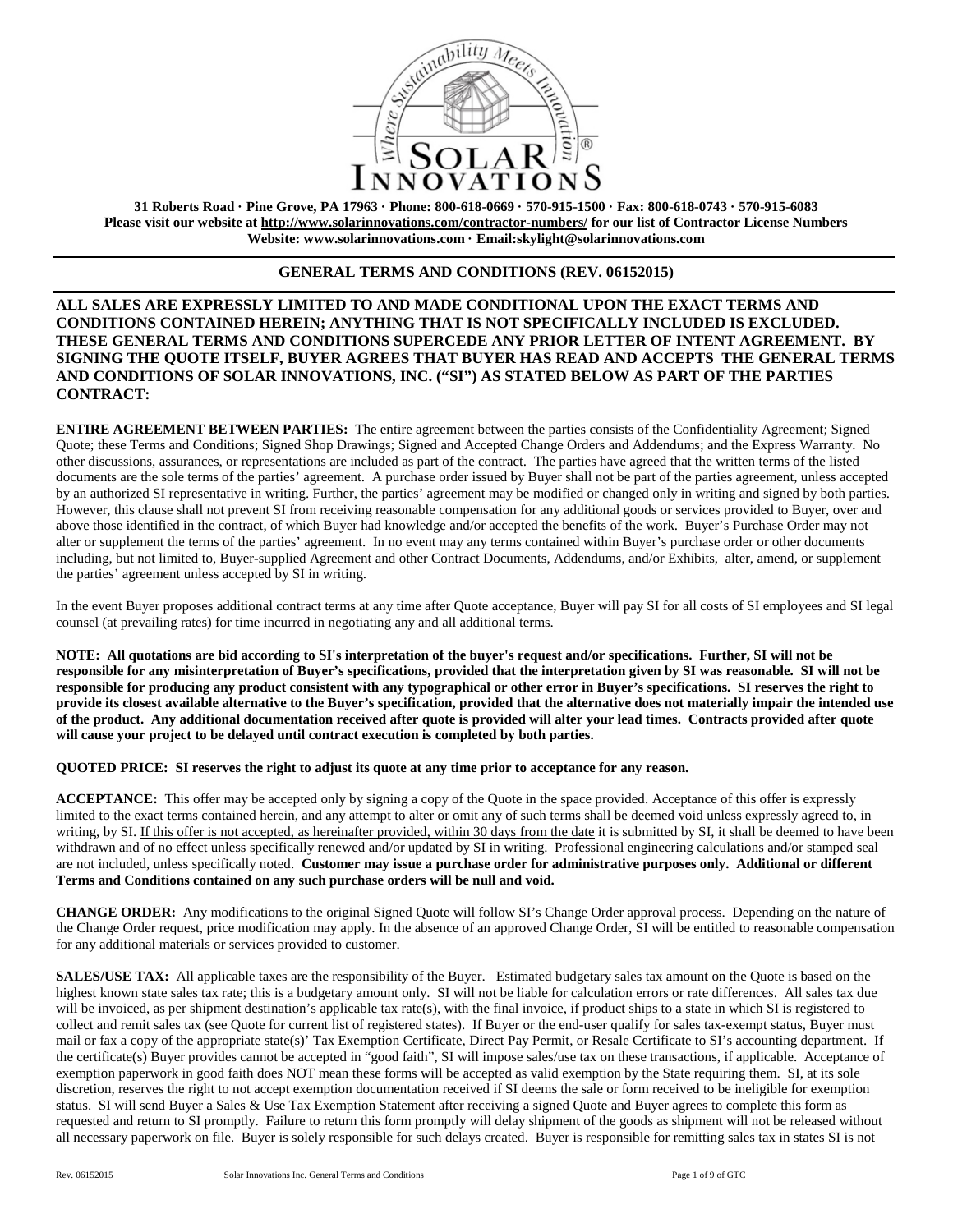registered to remit sales tax. If SI is installing this product, sales tax will not be applicable. SI may be responsible to remit use tax if SI is performing installation services.

**OTHER TAXES:** Prices on the goods are exclusive of all Federal, State, Municipal, Sales, Use, or any other type of tax, including, without limitation, taxes on manufacture, sales, receipts, gross income, occupation, use and similar taxes, unless otherwise stated. Any other type of tax not specifically included in Quote that may arise or is assessed as a result of this purchase will be the responsibility of the Buyer. Buyer agrees to assume responsibility for any applicable tax, unless agreed to by SI in writing prior to Quote Acceptance.

**STANDARD TERMS:** Any orders less than \$5,000.00 must be paid in full at the time the order is placed. Orders totaling between \$5,000.00 and \$10,000.00 and ALL orders shipping outside of the United States must be paid in full prior to shipment (50% deposit due with signed quote/50% paid two weeks prior to shipment). Projects that are greater than \$10,000.00 follow standard terms of 50% deposit due with signed Quote; 40% paid 2 weeks prior to shipment; 10% paid with a certified check or wire transfer at time of shipment, subject to credit approval. Payment terms are applied independently to each partial shipment pursuant to the Quote. Deposit payment is due within one week of receipt of signed Quote. Any delay in deposit payment may delay the release of project to drafting. Drafting lead times will increase at least one day for each day in delay until payment is received based on drafting resource availability. SI may release the project into drafting and/or production at its sole discretion. SI's decision to do this will in no way affect the Buyer's responsibility with regard to Cancellation policy. Custom payment terms can be requested on a per project basis and granted with credit approval and written confirmation from SI. Any payments made prior to shipment will require verification of funds if not paid by certified check or wire transfer before material will be released for shipment. SI may require a personal guarantee and/or joint check agreement. At any time at the sole discretion of SI, SI retains the right to amend these payment terms. Payments will be applied to outstanding invoices at the discretion SI.

Buyer grants a security interest in all deposits/payments made for any project by Buyer. In the event of any payment default by Buyer, Buyer authorizes Solar to apply any deposit/payment for any other project towards the past due amount. Solar's duty to perform the project(s) associated with any applied deposit/payment shall be suspended until such time as deposit(s)/payment(s) are restored.

Credit cards will not be accepted for international shipments or projects that SI does not have mechanics lien rights. Credit cards with international addresses will not be accepted. Otherwise, credit cards will be accepted for payment at the sole discretion of SI. Wire transfer is the only accepted form of international payment.

**JOINT CHECK AGREEMENT:** SI will require, for all new Buyer's purchasing product for resale with no credit history with SI, a Joint Check Agreement to be completed by Buyer and Buyer's buyer. SI reserves the right to require a Joint Check Agreement to be completed by ANY Buyer and Buyer's buyer, regardless of history with SI.

**LICENSES/FEES/PERMITS/INSPECTIONS:** Any and all applicable licenses, fees, and/or permits required for the Project are the sole responsibility of the Buyer. Where applicable, Buyer shall secure and pay for all permits, fees, licenses, and inspections by all government agencies necessary for proper execution and completion of SI's work. Buyer shall be liable to SI for all costs incurred by SI as a result of the Buyer's failure to secure and pay for any permits, fees, licenses, and inspections necessary for proper execution and completion of SI's work. Buyer is required to obtain approval/acceptance from Local Code Officials with regard to product manufacturing, specification, and performance prior to quote acceptance. To the fullest extent of applicable law, SI does not accept liability for product non-conformance to local building code regulations. It is also Buyer's responsibility to evaluate and determine whether installation of SI's product will impair the function or void the warranties associated with other structures/property of buyer.

Buyer is solely responsible for compliance with any and all building codes. Buyer is required to obtain approval/acceptance from any State, Local, or other Code Officials with regard to product manufacturing, specification, performance, and safety requirements prior to quote acceptance. SI does not accept liability for product non-conformance to state or local building code regulations. It is also Buyer's responsibility to evaluate and determine whether installation of SI's product will impair the function or void the warranties associated with other structures/property of buyer.

Integration of new structures with existing structures involves the risk of damage to existing structures. Existing structures can crack or fail during construction through no fault of SI. In the absence of negligence on the part of SI, SI is not liable for any damage caused to existing structures during the process of erection and integration of the SI product into existing structures. In that event, customer assumes all responsibility and costs for the replacement or repair of the existing structure (including any of its components), as well as any rework required by SI to uninstall or reinstall any SI products.

**CONTACT INFORMATION:** The name, address, and phone number of the project owner and all pertinent points of contact (Architect, General Contractor, etc.) will be required on the Job Specific Information Form to be submitted with Buyer-Signed Quote. Buyer hereby warrants and certifies that the information being provided is correct, especially the accurate jobsite address and owner identification. Buyer will be responsible to pay any damages, losses, costs, or expenses incurred by SI resulting from Buyers' failure to provide correct information, including any inability of SI to effectively assert a lien against the correct property.

**DRAWING APPROVAL:** By approving Shop Drawings, the Buyer and/or its agents are accepting full responsibility for dimensions, details, and criteria listed. Please note that Signed/Approved Shop Drawings will dictate fabrication. SI recommends consulting with an industry professional prior to approving Shop Drawings, as SI will not be held liable or responsible for any alleged inaccurate dimensions or specifications approved by the buyer through the initial submission of specifications or as approved on the Signed Shop Drawings or any resulting delays. In signing this Quote, Buyer understands and accepts the Quote and its components, including, but not limited to, and where applicable, glass tint, glass clarity, and color selection.

**Buyer assumes all liability for contents of final Shop Drawings that Buyer has approved in writing. Any alterations to projects which require engineering re-evaluation or revised drawings will be charged to the customer at \$75.00 per hour standard. Buyer is required to sign a change order accepting the additional time and applicable costs before any revision work will begin. Lead times will increase at least**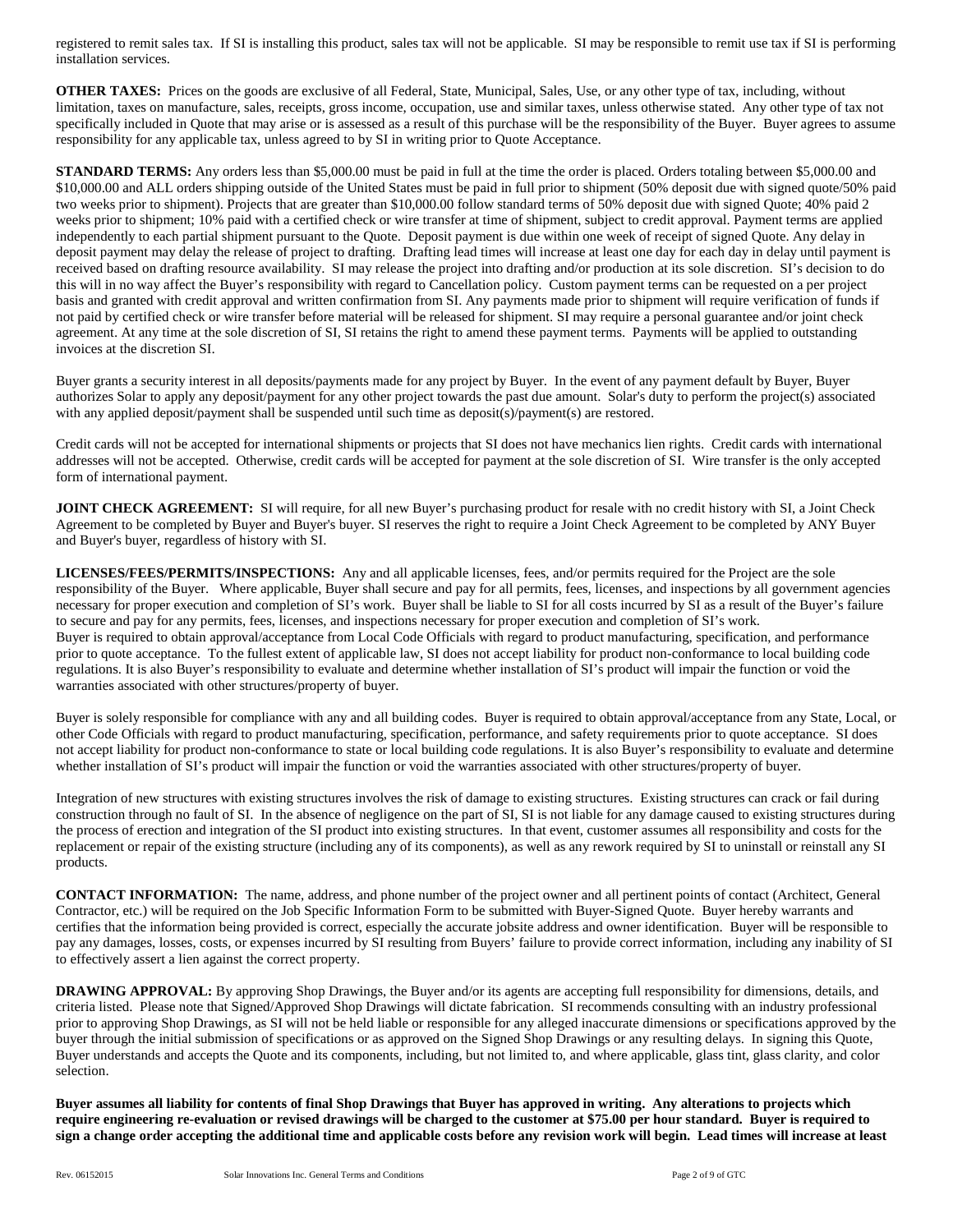**one day for each day in delay until Change Order has been accepted. Additionally, lead times may be extended based on the nature of the change order and business conditions at time of Change Order acceptance.**

**BUYER IMPACT**-**ESTIMATED LEAD TIMES:** Project estimated lead times are noted on the Project Schedule provided with the Quote. Note: Glass sizes exceeding 40 Sq. Ft. may extend lead times due to large glass fabrication lead times. Prompt receipt of Buyer-Signed Quote, and Buyer approval of Shop Drawings are necessary to maintain established lead times. Any delays by Buyer in these regards will adversely affect noted lead times. All lead times are subject to change based upon material availability or other situations beyond SI's reasonable control. Any delay in payment may also result in a delay in lead time and/or shipment of your project. All monies due must be paid upon receipt of invoice. Verification of funds will be required. In the event that there are any outstanding monies owed to SI for any reason, SI reserves the right to delay production or hold a shipment on any job until such time as all invoices have been paid in full.

**HOLIDAYS/PROJECT LEAD TIME**: SI issues a tentative Project Lead Time Schedule at time of Quote acceptance. This schedule will remain in effect as long as the Customer meets their obligations pursuant to the Quote and these Terms and Conditions. In the event of any revisions to the Project Lead Time Schedule due to approvals, change orders or any other circumstances beyond the control of Solar, Customer acknowledges and agrees that SI has the right to revise the Schedule based on prevailing productions schedules, holidays, Solar shutdowns or other events impacting Solar's ability to respond to the revision. SI lead times are increased by one week for Thanksgiving, the December holiday season, and the New Year's Holiday. Lead times are also increased by three days for Memorial Day, Labor Day, and the 4th of July. If Customer's project includes any of these holidays, please increase the lead time by the appropriate number of days.

**CONDITIONS/DELAYS:** All orders or contracts, whether or not Fast Track (accelerated lead time option added), are accepted with the understanding that they are subject to SI's ability to obtain the necessary raw materials, and all orders or contracts as well as shipments applicable thereto are subject to SI's current manufacturing schedules and government regulations, orders, directives, and restrictions that may be in effect from time to time. SI will not be liable for any delay in the performance of orders or contracts, in the delivery or shipment of goods, or for any damages suffered by Buyer by reason of such delay, when such delay is, directly or indirectly, caused by, or in any manner arises from fires, floods, accidents, civil unrest, acts of God, war, terrorism, government interference or embargoes, strikes, labor difficulties, shortage of labor, fuel, power, materials or supplies, transportation delays, or any other cause or causes (whether or not similar in nature to any of these hereinbefore specified) beyond SI's reasonable control.

**CONTRACT NEGOTIATIONS:** SI will not be liable for any delay in performance of orders or contracts, in the delivery or shipment of goods, or for any damages suffered by Buyer by reason of such delay, when such delay is, directly or indirectly related to contract negotiations. SI will not be held liable for any damages or delays suffered due to negotiation stalemate. Project lead times do not begin until Solar receives and acknowledges negotiated, signed contract from Customer.

**BUYER IMPACT-INCREASED COST RISK:** Buyer's failure to submit Signed, Approved Shop Drawings within 90 days from date of submission by SI, or any other cause that is beyond the control of SI, regardless of timing, may result in the price of goods being increased by an amount equal to any increase in the cost of materials incurred by SI, plus a reasonable mark-up for overhead and profit. Increases in the contract price due to the aforementioned will follow the SI Change Order process. Buyer agrees to sign and approve said Change Orders.

**UNFORESEEN PRICE INCREASES:** Where the price of the material, equipment, energy, or other indirect/direct associated costs (if applicable) increases in excess of 5% during the term of the contract through no fault of SI, the contract sum shall be equitably adjusted by Change Order. A significant price increase means a change in price from the date of the contract execution to the date of performance. Buyer agrees to sign and approve said Change Orders.

**SITE PREPARATION:** This paragraph also applies to both SI installed products and shipped products. Buyer is solely responsible to ensure that site is ready and prepped based on the approved shop drawings for either SI's product or installation crew arrival, including but not limited to rough opening dimension, base wall preparation, curb preparation, etc. Solar has provided project specific drawings based on information provided by the Buyer. In doing so, SI (has) relied on the accuracy of all such information. Buyer warrants that all information it provided is accurate. SI will not be held liable for any site conditions/installation concerns which are related to incorrect or incomplete information provided by Buyer, or any drawings approved by Buyer which contain erroneous information. Should SI be delayed at any time during installation, site supervision, or shipment at the fault of any other party including any other supplier, Buyer will be responsible for any and all additional costs incurred or required due to delay. SI may determine that delays require SI's installation team, site supervisor, or product shipment to leave the job site and return at a later date at SI's sole discretion. Costs incurred plus reasonable mark-up for SI to re-deploy or re-ship will be the sole responsibility of the Buyer. If requested by SI, Buyer will sign and accept a change order accepting these charges even if change order is received after re-deployment or other delays are suffered.

Integration of new structures with existing structures involves the risk of damage to existing structures. Existing structures can crack or fail during construction through no fault of SI. In the absence of negligence on the part of SI, SI is not liable for any damage caused to existing structures during the process of erection and integration of the SI product into existing structures. In that event, customer assumes all responsibility and costs for the replacement or repair of the existing structure (including any of its components), as well as any rework required by SI to remove or reinstall any SI products.

**BUYER INSTALLATION:** Unless otherwise specifically provided, the Buyer has full responsibility for the installation of the goods, and SI shall not be responsible for any damages to the goods or any consequential or incidental damages by reason thereof. Upon request, SI may provide the contact information for independent installers who have experience in installing SI's products; however, SI shall not endorse, or be liable for, any work provided by said individual(s).

Buyer shall indemnify and hold SI harmless from any and all claims or causes of action relating to the installation by others of the product of SI. This duty to indemnify shall apply whether the product of SI was installed through a contractor hired by Buyer or any other party (including any independent installer whose name was provided by SI). Buyer's duty to indemnify SI shall apply to any and all claims or causes of action for bodily injury, property damage, or breach of contract made by any third party that alleges that the damages were caused, in whole or in part, by the manner of installing the product of SI. Buyer must provide independent counsel, at Buyer's expense, to defend SI from all claims in any lawsuit or claim in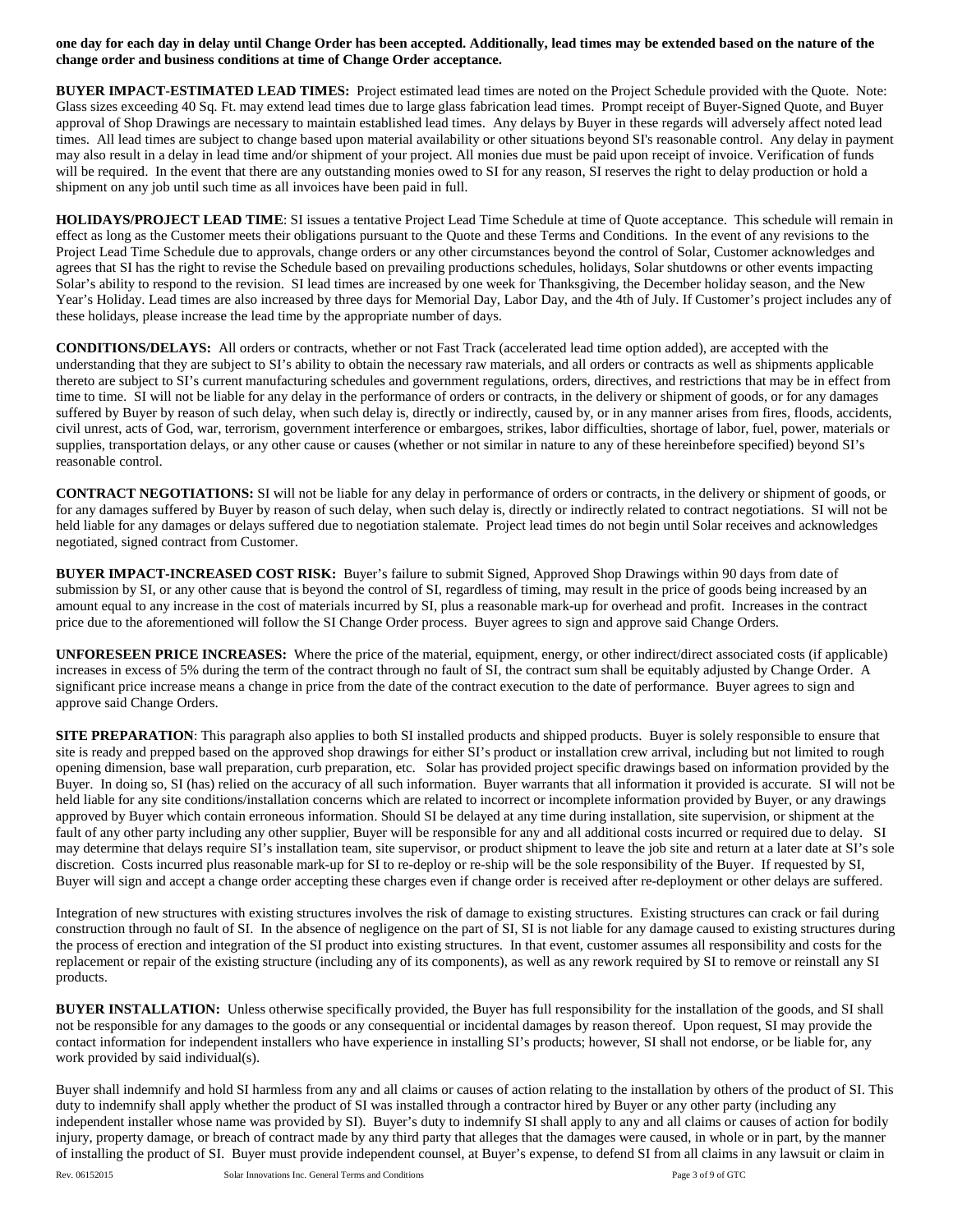which it is asserted that the manner of installation of SI's products caused the damages. The duty to provide defense counsel at the expense of Buyer shall apply even if it is also alleged that the product of SI was defective or deficient in any way, provided that the manner of installation is alleged to have been a contributing factor to the loss. Further, Buyer shall have a duty to indemnify SI from any judgment in which Buyer or the installer retained by Buyer or other (including that installer's subcontractors) is determined to have been partially at fault for the loss. The duty to indemnify shall apply even if it is ultimately determined that the product of SI was deficient or defective, provided that the manner of installation is determined to have been a contributing factor to the loss. The parties agree that Buyer's duty to provide a defense and indemnify SI shall be to the fullest extent permitted under applicable law.

**SI INSTALLATION:** Installation services may be offered to Buyer at the sole discretion of SI. Buyer may request that SI install the product. SI reserves the right to decline any such request. If SI does perform the installation, Buyer agrees to accept the installation add-on as stated on the Quote. Costs are subject to final inspection of the job site conditions. SI quote does not include field measurements unless approved by SI in writing. If the product is installed above ground floor, a freight elevator of sufficient size, crane, hoist, or other type of acceptable equipment as to allow movement of materials without restriction must be available. If that is not available, there will be an additional charge for a different means of transportation and unloading. Installation may be noted as "plus expenses" which includes but is not limited to the following: lodging, food, tolls, parking, and unforeseen installation and construction costs. The above amount is calculated per job due to fluctuations in costs and conditions throughout our installation area. Demolition and removal of debris including removal by dumpster is not included in installation costs; should SI be forced to provide said dumpter or haul away debris, an additional charge will be required. All staging and scaffolding is not included in installation and must be provided by Buyer to SI, where applicable. Installation cost may be adjusted based on site conditions, Prevailing and Union Labor, or Demolition requirements where applicable. All working supervisor additions are accrued at a minimum charge of \$1,600.00 per 8-hour day per person plus expenses with an additional minimum charge of \$250.00 per hour per person beyond an 8-hour day unless otherwise agreed to by SI in writing. SI will not be held responsible for any damage to the premises or anything on or around the premises during the installation process or anytime before or thereafter, except in instances of gross negligence by SI. SI will not be held responsible for items that are lost, stolen, or damaged on the premises, from the premises, or around the premises, except in instances of gross negligence by SI. SI does not provide finishing services and will not be held responsible for finishing services required as a result of installation or any time before or thereafter. Should SI be delayed at any time for any reason during the installation process at the fault of any other party, Buyer will be responsible for any and all additional costs incurred or required due to delay. Costs incurred plus reasonable mark-up for SI to re-deploy will be at the sole responsibility of the Buyer. If requested by SI, Buyer will sign and accept a change order accepting these charges even if change order is received after re-deployment or other delays are suffered. SI assumes all shipments are to ground level only. Refer to Terms of Shipment section for further shipment information.

**SITE SUPERVISOR:** If Buyer has accepted SI's quoted line item to supply a Site Supervisor, that individual will provide guidance and recommendations only for the benefit of Buyer. However, SI's Site Supervisor will not be responsible for the outcome of installation, rework on the project, or meeting of any project specifications, nor will SI warrant any installation. All such responsibility will remain with Buyer. While SI may communicate to Buyer issues relating to installation or site preparation, SI does not assume responsibility for installation inconsistent with their provided manuals and shop drawings. SI's quoted line item includes specific time frames for Site Supervisors. SI may decline requests for additional time on site, regardless of the project's progress or state at time of Site Supervisors scheduled departure, after meeting quoted obligation. If SI Site Supervisor does remain on site to assist Buyer beyond quoted obligation, Buyer will pay SI quoted daily rate plus expenses.

**FIELD MEASURE:** If Buyer has accepted SI's quoted field measure, Buyer will be entitled to one pre-scheduled site visit only. If upon arrival, site conditions have not progressed or are completed in such a manner as to allow final field measure, SI will not be responsible to provide any additional visit for field measure, unless SI agrees to an additional site visit through a signed change order that includes all additional costs and expenses incurred by SI. In the absence of an acceptable field measure, SI will provide the product based upon the final approved set of shop drawings.

**SCHEDULING:** Final installation dates cannot be determined without receipt of signed shop drawings, all required payments, current site pictures showing site is ready for Install, and all other completed applicable paperwork. All installation dates are subject to SI availability at time of installation, coordination of the work with other contractors on-site, and appropriate weather for safe installation per product type and job site requirements. SI will not be liable for any consequential damages suffered by Buyer by reason of installation delay.

SI shall not be held responsible for delays due to events beyond SI's control including, but not limited to, acts of God, adverse weather conditions, supply shortages, supplier negligence, or Buyer/Contractor/Owner/Architect delays. Buyer/Contractor/Owner/Architect delays may result in additional fees being assessed. If requested by SI, Buyer will sign and accept a change order accepting these charges even if change order is received after re-deployment or other delays are suffered.

If Job Site is within 150 miles of Solar's Pine Grove, PA, corporate facility, field measures will be scheduled within 2 weeks of date of written notification of site readiness, conditioned on the receipt of required payment and project information determined at the sole discretion of Solar Innovations, Inc. If Job Site is more than 300 miles from Solar's Pine Grove, PA, corporate facility, field measures will be scheduled as determined at the time of Quote acceptance or upon notification of site readiness, conditioned on the receipt of required payment and project information determined at the sole discretion of Solar Innovations, Inc. All Field Measure dates are subject to SI availability. SI will not be liable for any consequential damages suffered by Buyer by reason of delay in field measure.

**INSTALLATION PAYMENT TERMS:** 50% due upon arrival of crew/start of installation, 50% due upon substantial completion of installation services, prior to SI's departure unless otherwise outlined on project payment terms. Payment terms for international installation locations are, by wire transfer, 50% due two weeks prior to crew's arrival; 40% due not later than 24 hours after arrival of installation crew; 10% upon crew's completion of installation and prior to crew's departure.

**JOB MEETINGS:** Attendance at progress or coordination meetings shall only be required during actual onsite activity. Any other meetings shall be by telecommunication participation, unless agreed to in writing and Buyer agrees to time and expenses billing for meeting attendance.

**CLEANING:** SI does not include any cleaning of glazing or surfaces prior to final inspection or substantial completion inspection. An industry expert in the cleaning of glazing and other materials should be consulted to ensure construction debris or dirt does not damage the glass or surface finish.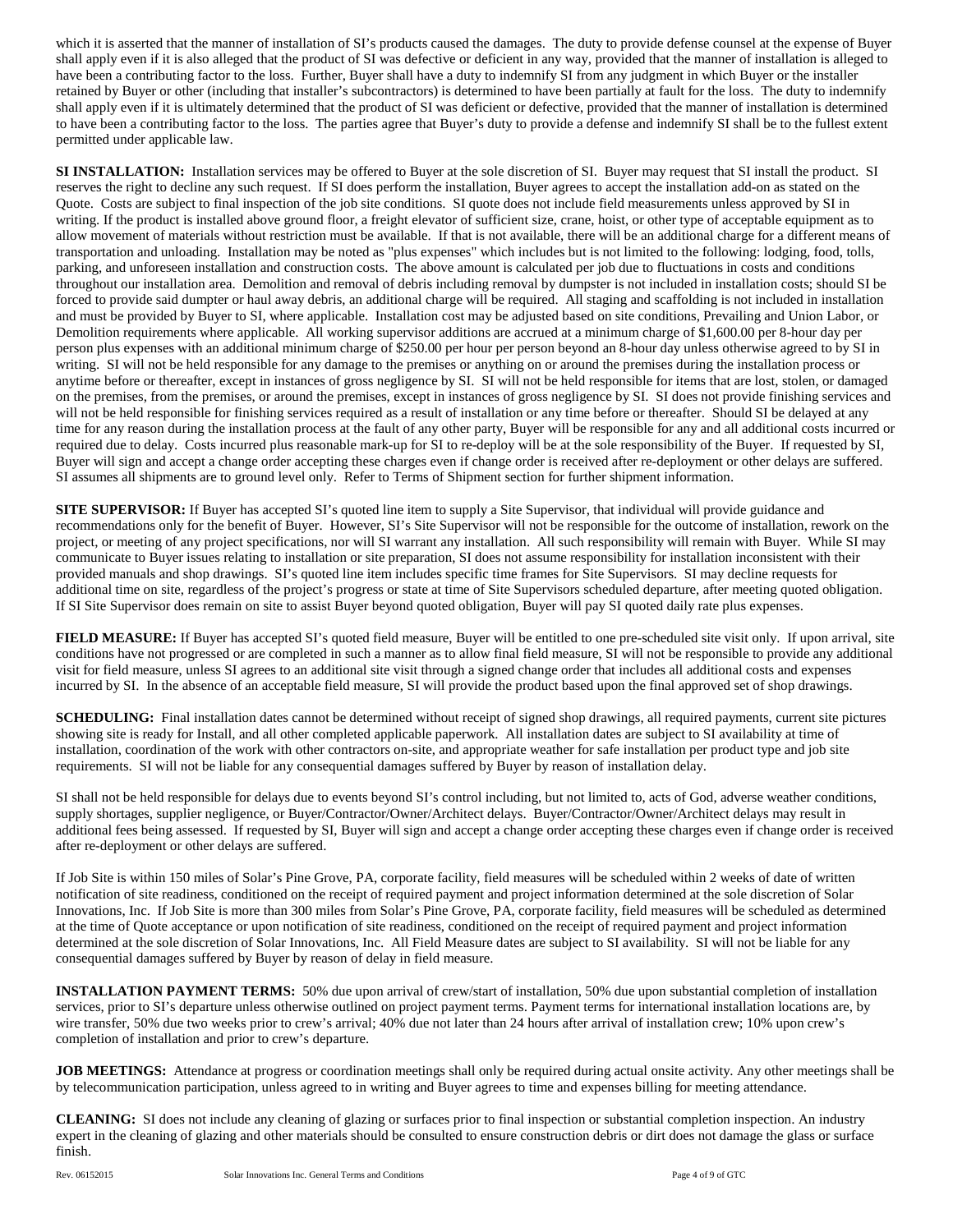**FIELD TESTING**: Customer acknowledges that, despite the best efforts of any manufacturer and/or installer, glass products have an inherent risk of failure in field testing. Transportation, installation and reasonable care and maintenance, etc. can affect the immediate performance of the products. In the event Customer's project involves field testing, Customer agrees that SI will be given the opportunity to investigate and evaluate any field testing failures involving its product or work. Consistent with AAMA 502-12 and/or AAMA 503-08, SI will be given every reasonable opportunity to remediate any failures that customer or any other party attributes to SI.

All field testing requirements must be disclosed in writing by Customer prior to issuance of the Quote and must be specifically included on Quote by SI as an independent line item. All field testing must be executed in accordance with AAMA 502-12 (including but not limited to the static water pressure limit of 2/3 of the testing or rated laboratory performance) and/or AAMA 503-08 standards, especially with reference to test method, sampling, and remediation. If field testing is not included as a line item on SI's Quote, Customer will pay all costs of SI's crews to investigate, evaluate, and remediate test failures. However, Customer will not be responsible for any such costs determined by SI to be due to the fault of SI.

**PUNCHLIST ITEMS:** Punchlist items must be documented in writing and signed off on by Buyer or Buyer's Authorized Representative prior to SI's departure from the site for SI to accept punchlist items. Buyer or Buyer's Authorized Representative MUST be available, at the time specified by SI's install crew, to conduct a walk through. Absence from the site at that time will be considered acceptance of the job as complete and free from punchlist items as documented by SI. Unless agreed otherwise in writing by SI, punchlist items will not be completed until payment is made in full for the original project, or a reasonable dollar value, determined in writing at the sole discretion of SI, is assigned to outstanding punchlist items.

**SERVICE WORK:** If Buyer requests work to be completed on-site in relation to this order or any subsequent orders in relation to this project, and it is found by SI that the work completed by SI was to correct errors, damage, inadequate installation, etc. by any other party, Buyer will pay SI for the reasonable cost of the service work and related expenses. Payment shall include the value of all parts provided, as well as to reimburse SI for related expenses and labor at its prevailing rates per man hour. (Presently \$75-150 per man hour, depending upon SI installation staff on site.) SI will maintain lien rights and the right to void warranty for lack of payment.

**ENERGY AUDIT SERVICES (ONLY applies when explicitly quoted):** As a PPL approved contractor, Energy Audit and Energy Efficiency services may be offered to Buyer at the sole discretion of SI. SI reserves the right to decline any such request. If SI does perform the service; Buyer agrees to accept that certain facets of the Energy Audit services as well as the Energy Efficiency services require an SI representative to be on the premises, and therefore, installation terms apply. Costs are subject to final inspection of the job site conditions. SI will not be held responsible for any damage to the premises or anything on or around the premises during the installation process or anytime before or thereafter, except in instances of gross negligence by SI. SI will not be held responsible for items that are lost, stolen, or damaged on the premises, from the premises, or around the premises, except in instances of gross negligence by SI. SI does not provide finishing services and will not be held responsible for finishing services required as a result of Energy Audit and Energy Efficiency services or any time before or thereafter.

**CANCELLATION:** SI may cancel Buyer's agreement if: a) Buyer fails to make any payment due SI by the date indicated on the invoice;; b) Buyer fails to perform any other obligation in a timely manner, including approval of Shop Drawings, return of PDS documents, or other obligations; c) Buyer is otherwise in material breach of the Contract; d) Buyer fails, upon request, to provide adequate assurance of its ability to perform its contractual obligations. Cancellation by Buyer will be effective only upon written acknowledgement of SI. Upon cancellation by SI or Buyer, SI is entitled to recover the contract price; less only the costs saved by not being required to fully perform. In that event, payment to SI shall include but is not limited to, all costs and expenses incurred in SI's performance, as well as reasonable compensation for overhead and profit. SI shall have no less than thirty (30) days to provide to Buyer a calculation of the balance owed, in accordance with this paragraph, following SI's issuance/acknowledgment of Buyer's notice of cancellation.

**CHARGEBACKS:** Buyer is not permitted to make chargebacks, deductions, or offsets against payments due under the terms of the parties' contract. Credits against payments shall be permitted only if agreed to in writing, by SI. Buyer will be responsible for all costs incurred by SI in contesting any chargeback or deduction against the amount due, including the labor costs incurred by SI for its employees in addressing or contesting the chargeback. Any unauthorized chargeback claims will result in the voiding of applicable warranties where allowed by law. Any credit card chargebacks by Buyer are costly to process and may subject the person making the chargeback to criminal and civil liability. Any credit card chargebacks will result in permanent cancellation of credit card purchasing privileges and the voiding of applicable warranties.

**TERMS OF SHIPMENT:** Terms of shipment are FOB SI dock (Pine Grove, PA). If accepted on Quote, SI will arrange shipment with a third party Common Carrier for the convenience of Buyer. Thereafter, the shipment of the goods shall be at Buyer's risk. SI shall use its best judgment in choosing the best third party Common Carrier for the specific shipment, however, SI shall not be held responsible nor liable for delivery by the third party Common Carrier. SI will work diligently with Buyer to resolve any issues with the third party Common Carrier. All claims and allowances for damage to the goods incurred in transit must be filed solely against and presented to the Common Carrier by the Buyer.

In case of delivery by SI's own fleet, SI shall not be responsible or liable for delay or damage to the shipment after it leaves SI's dock (Pine Grove, PA) irrespective of the cause of the delay or damage. In the event of damage during transit by SI's fleet, SI will re-fabricate the project in a time frame consistent with the original lead time in the Quote.

**TITLE:** Unless shipment is by SI's own fleet, title of the manufactured product passes to Buyer upon loading with Buyer's Common Carrier at SI's dock. SI shall retain a security interest in all such shipments until full payment is received. Upon transfer of title, all responsibility to insure any such shipment against loss rests solely with Buyer. If Buyer does not remove the goods from SI's property for more than fifteen (15) days from the date the goods are completed and ready for shipment, storage fees will be assessed at 2% of total contract price or \$200 per month, whichever is greater. SI retains title until storage fees due are paid in full..

**SI STANDARD SHIPMENT:** Quoted shipping cost is for a regular size Common Carrier Closed Trailer with crates being hand unloaded or removed with a forklift by the Buyer. SI will make every reasonable attempt to coordinate alternate arrangements between the Buyer and the Common Carrier; however, alternate arrangements are subject to availability and logistics at the time of shipment and are not available in all areas. Additionally, SI will select the common carrier that is best suited for SI's needs at the time of shipment. Buyer is solely responsible for increases in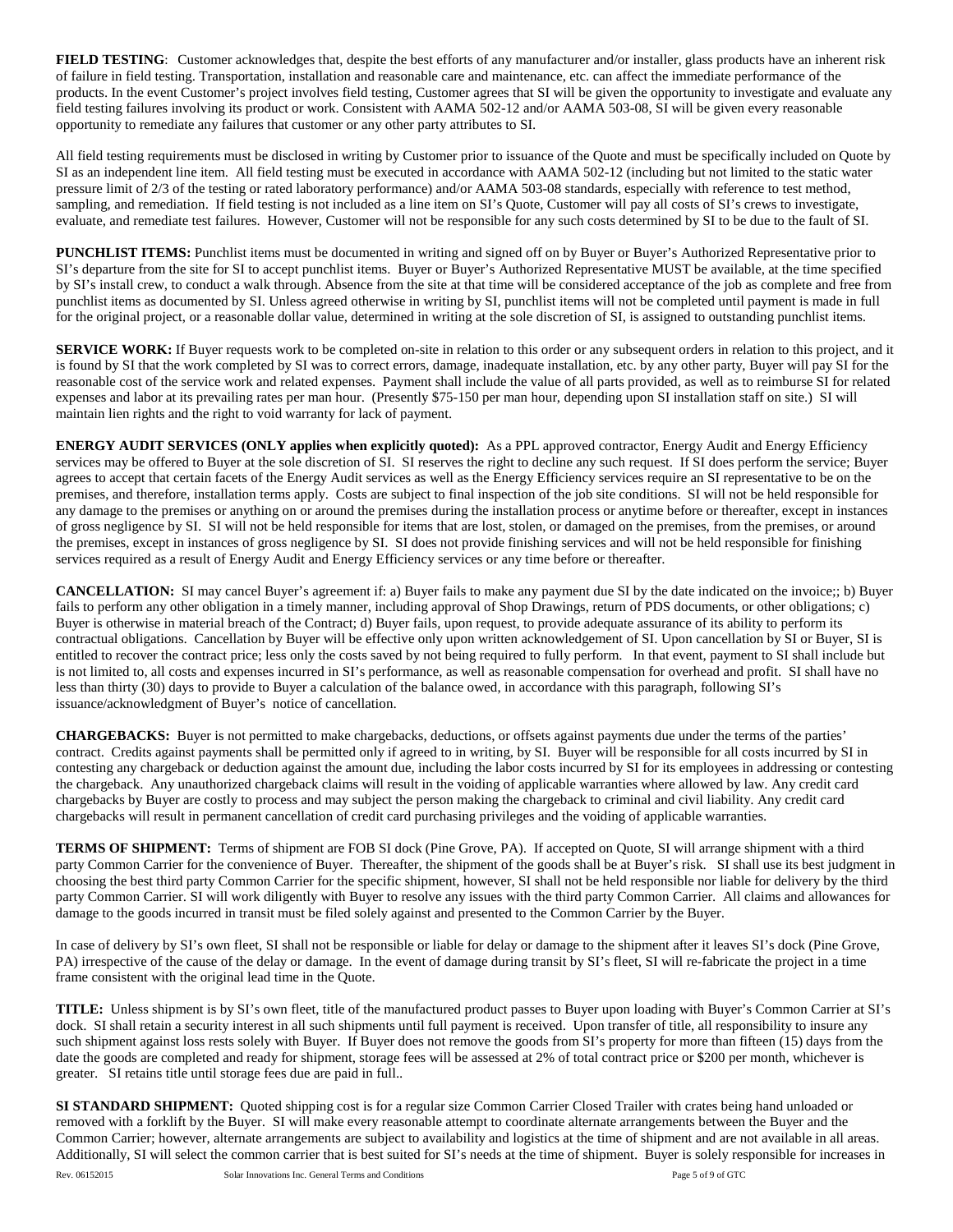shipping costs if options outside of SI's standard shipment method or quoted shipping terms are requested. Shipping cost may increase at the time of shipment. Buyer agrees to pay all associated shipping cost increases. If Buyer's request(s) includes and/or requires special crating, Buyer agrees to pay for increased costs, plus reasonable mark-up and to cover the increase in time and materials required for specialized crates. If requested by SI, Buyer will sign and accept a change order accepting these charges even if change order is received after re-deployment or other delays are suffered. SI will invoice Buyer accordingly. **Shipping cost included on Quote are the estimated shipping costs plus mark-up. Shipping costs may increase at the time of shipment due to actual project size, weight, carrier rates, and availability. It is Buyer's responsibility to pay all associated shipping costs and mark-ups proportionate to the original estimated shipping costs on the quote. Buyer is responsible for increases in shipping costs and agrees to pay for said increase in charges if applicable, SI will invoice accordingly.**

**TRANSPORTATION CHARGES AND DAMAGED SHIPMENTS:** All costs of freight, transportation, or mailing, and all demurrage charges shall be paid by Buyer, unless SI has agreed in writing to make shipments on a prepaid basis. Buyer shall also pay for all increased freight rates, whether prepayment for freight rates has been made or not. Buyer shall not reject damaged shipments, but shall accept same and preserve its remedies against the appropriate party. If shipments are damaged while in the possession of the carrier, Buyer or any party other than SI, Buyer will be responsible for any additional costs and expenses, including re-fabrication and shipment of replacement components, remobilization of Site Supervisor or Installation crew, incurred by SI as a result of damaged shipment. All damages, suspected damages, or quantity shortages, as viewed upon arrival, must be clearly noted on the Proof of Delivery with a Buyer representative's signature.

**SHIPMENT SURCHARGE:** Items shipped under this Agreement may be subject to a carrier specified shipment surcharge. The surcharge is updated on a routine basis and rises or falls in line with movements in fuel prices/carrier costs. SI may amend the shipment surcharge at any time immediately upon Notice to the Buyer. Buyer is responsible for increases in carrier specified shipment surcharges and agrees to pay for said increase in charges if applicable, SI will invoice accordingly.

**BUYER'S INSPECTION OF GOODS:** Not withstanding anything in these terms and conditions to the contrary, Buyer shall inspect the goods ordered not later than five (5) daysafter receipt. If the goods do not conform to the contract between Buyer and SI or are damaged or defective, Buyer shall notify SI in writing of such nonconformity or defect (and with accompanying pictures of defect or nonconformity) not later than eight (8) days after delivery and afford SI a reasonable opportunity to inspect the goods. Buyer assumes all risk of untimely notification to SI of good damaged during transport that do not meet the notification requirements of the carrier's claims procedures. Buyer shall not return any goods without the prior written consent of SI. If, in SI's opinion, the goods are defective or do not conform to the contract between Buyer and SI, SI shall furnish instructions for their disposition. Every claim on account of defective or nonconforming goods or due to any other cause shall be deemed waived by Buyer, unless made to SI in writing within eight (8) days of Buyer's receipt of the goods, to which such claim relates. Failure to give such notice, including all supporting documentation and photographs, shall be deemed acceptance of the goods by the Buyer.

**BUYER'S REMEDY:** Buyer's sole and exclusive remedy on account or in respect of nonconforming or defective goods shall be replacement or repair of such goods by SI at the original point of shipment. SI shall in no event be liable for the cost of any labor expended by others on any nonconforming or defective goods or for any special, direct, indirect, incidental, or consequential damages to anyone by reason of the fact that such goods are defective or nonconforming. SI SHALL NOT BE LIABLE FOR ANY OTHER COSTS, EXPENSES, CLAIMS, OR DAMAGES OF ANY KIND HOWSOEVER CAUSED, WHETHER FORESEEABLE OR NOT, INCLUDING (WITHOUT LIMITATION) ANY DIRECT, INDIRECT, CONSEQUENTIAL, INCIDENTAL, OR SPECIAL DAMAGES. The Buyer, by acceptance of the Quote, expressly waives any right to all such costs, expenses, claims, and damages. Liability is limited to the cost of the defective part, but never more than the original contract price.

**BUYER REQUEST FOR ADDITIONAL MATERIALS/SERVICES:** SI will not grant any allowance or honor any back charge request for any alterations to the goods made by the Buyer or at the Buyer's direction, or back charges for any other reason by the Buyer. SI will accept no responsibility financially or legally for such actions. Custom jobs require numerous custom parts, and SI will be held harmless by the Buyer from any shortages, as long as it exercises due diligence in reducing such shortages. These types of requests shall follow SI's Service Proposal process. Any or all additional material needed to complete a job will be shipped standard ground.

**DEFAULT OF PAYMENT:** Final and full payment must be made within the specified timeframe of the contract terms and conditions. Buyer will be responsible for a finance charge of 1.50% per month on all past due amounts. The minimum monthly finance charge will be \$10.00 per month. Default of payment on any one (1) invoice by Buyer may result in full revocation of credit terms and place the entire account on credit hold. Buyer will be responsible for all reasonable attorney fees and other costs incurred in collecting any and all past due balances. Attorney's fees of 35% of the outstanding balance or \$200.00 per hour shall be conclusively presumed accepted, but shall not preclude SI from recovery of higher amounts, if reasonable.

### **FAILURE TO PAY IN ACCORDANCE WITH SI TERMS AND CONDITIONS WILL VOID APPLICABLE WARRANTIES WHERE ALLOWED BY LAW.**

**MECHANICS LIEN PROCESS:** It is standard operating procedure to send a Notice of Intent to File a Lien for ALL projects, in an effort to ensure SI is protected in case of lack of payment. SI reserves the right to file liens per the guidelines and timelines of the applicable state without reservation to protect SI's interests. In the event that SI asserts a mechanics lien against the owner of the property, Buyer will be responsible for all reasonable counsel fees, costs, interest, and charges incurred in pursuing the mechanics lien, even if those items are not recoverable against the owner.

**MECHANICS LIEN WAIVER:** Upon written request, SI will provide Buyer with a SI Conditional Lien Waiver if payment has not been received and/or a SI Unconditional Lien Waiver if payment has been received and funds verified. Execution of Buyer supplied lien waivers are at the sole discretion of SI and these forms must be supplied to SI with Signed Quote for review and possible conditional approval based upon information given at time of Signed Quote. Endorsement of a Buyer supplied lien waiver is at the sole discretion of SI. Buyer agrees that payment will not be withheld if the aforementioned Buyer lien waivers are not endorsed by SI.

**INSUFFICIENT FUNDS FEE:** Buyer will be charged a \$50.00 fee for any checks returned for insufficient funds.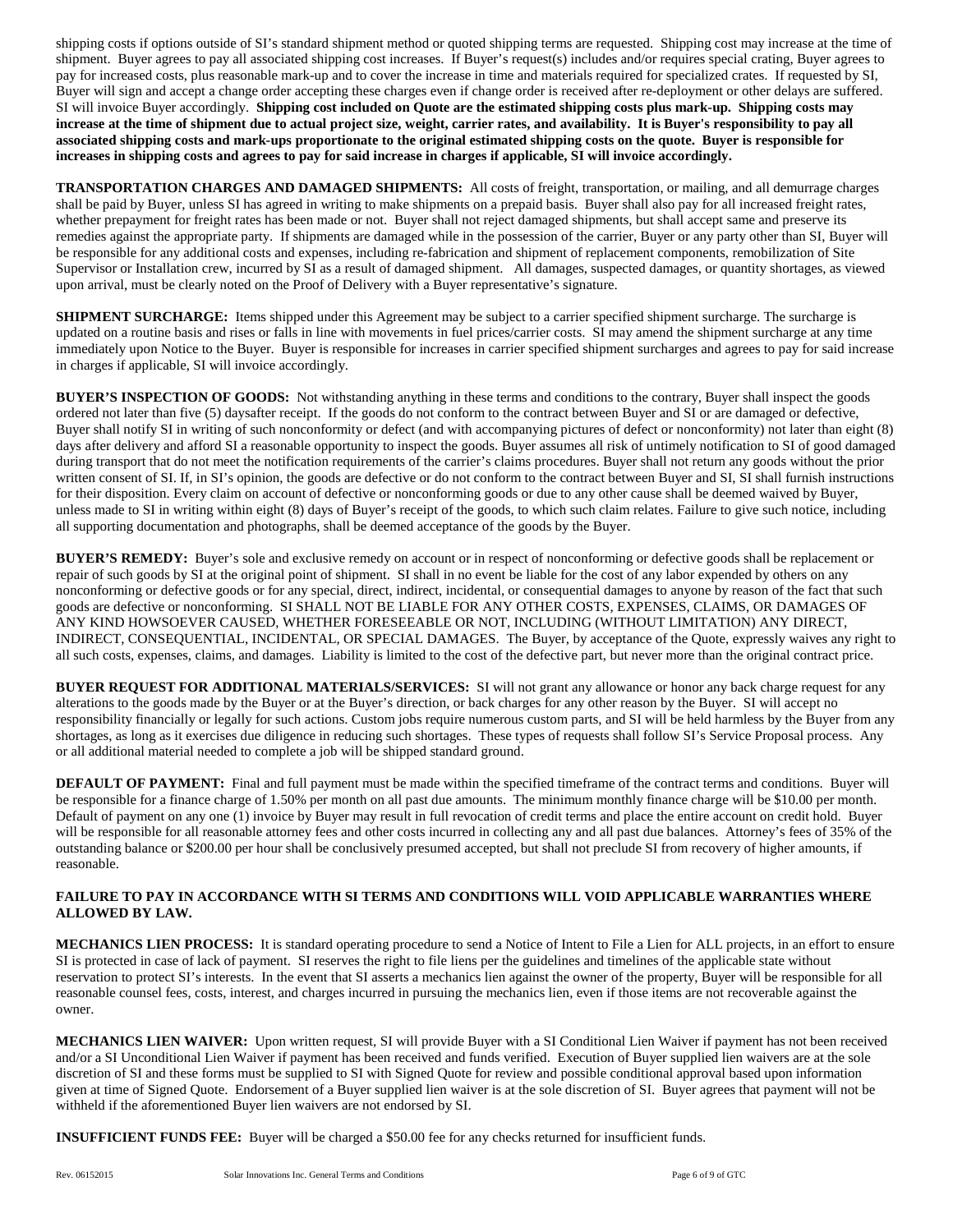**INSPECTION:** Buyer may request to inspect or provide for inspection of the goods ordered at SI's manufacturing site. Such inspection shall be so conducted, as not to interfere unreasonably with SI's operations by a written request with a minimum notice of a 1 (one) week.

**OPERABLE PRODUCTS:** SI shall not be liable for damage to Buyer's structure or items contained therein due to buyer misuse of product or failure to close product openings during inclement weather**.** Operable sloped and vertical vent products should not be operated when there is excessive snow, ice, or any other non-natural weight on the product. Operable sloped and vertical vent products must remain free of debris for proper operation. Operable sloped and vertical vent products should not be operated when the wind is blowing in excess of 50 mph, based on an exposure rating of B. Failure to comply with these limitations will void the warranty on the operable sloped and vertical vent products or any component thereof.

Because they have moving parts, operable skylights have a greater inherent risk for air and water infiltration and malfunctions through an outside agency. Items which cannot tolerate moisture should not be placed near/under the skylight's opening. Even if utilized on skylights, rain sensors can malfunction or user error (not closing the skylight) can create a hazardous environment for the items near/under the opening. Proper planning for the space below the skylight, and the space's contents, is critical for appropriate use. Solar Innovations, Inc. accepts no liability for damage on any good placed near/under the opening due to water penetration.

**PERMISSIBLE VARIATIONS, STANDARDS, AND TOLERANCES:** Except in the particulars specified by Buyer and expressly agreed to in writing by SI, all goods to be manufactured by SI shall be produced in accordance with SI's standard practices. All goods, including goods produced to meet exact specifications, shall be subject to tolerances and variations consistent with usages of the trade and regular factory practices concerning dimension, weight, finish, straightness, section, composition, and mechanical properties, normal variations in surface, internal conditions, quality, deviations from tolerances, and variations consistent with practical testing and inspection methods. SI reserves the right to substitute comparable components and parts that do not impair function or overall appearance of its product. All field testing to be coordinated and supplied by other, and is not included in the quote.

GLAZING: Variations in glazing tints occur in colors, coatings, and innerlayers and may vary by batch. Industry standards govern the acceptance of these variations. Monolithic glazing may cause condensation to occur on glass surface. SI recommends using insulated glass to minimize condensation caused by temperature differentials. Condensation may still occur in high moisture environments, such as pool enclosures or greenhouses.

#### **SURFACE FINISHES:**

Paint: Variations in painted finish may occur due to conditions beyond SI's control, including differences in paint batches and metal thicknesses, per AAMA standards.

**Metal Clad:** Stainless steel/Copper cladding requires a splice for lengths over 120". Splice area to be determined, by SI at time of Shop Drawings for customer approval. Grain orientation must also be approved by customer. Orientations resulting in additional labor or material will result in additional charges to customer. Copper will patina at different rates based on exterior conditions.

Wood Veneer: Wood Veneering requires a splice for lengths over 120". Veneer must be protected from weather and finished with appropriate stain or paint immediately upon installation, failure to do so may void warranty. Variations in grain and color tint may occur as wood is a natural product. **Anodize**: Anodized finishes are compliant with AAMA 611-12 Class I (Exterior Grade). Anodized finishes may vary in color tone within the industry standard ranges in relationship to batch processing and extrusion thicknesses. Light colored anodized finishes may show aesthetic color variations throughout the extrusion. Finishes will be the closest match to the industry standard or customer supplied color chip. SI is not responsible for finger prints, oil marks, or other imperfections in the mill aluminum surface.

**SPECIAL ORDERS:** If any material shall be manufactured and/or sold by SI to meet Buyer's particular specifications or requirements and material is not part of SI's standard line offered by it to the trade generally in the usual course of SI's business, Buyer agrees to defend, protect, and hold harmless SI against all suits at law or in equity and from all damages, claims, and demands arising from any actual or alleged infringement of any United States or foreign patent and/or any copyright, trademark, or other rights of any other party, and to defend any suit or actions which may be brought against SI for any alleged infringement because of the manufacture and/or sale of the material covered thereby. All hardware and accessories supplied or requested by customer that are outside of SI's standard offerings will be at Buyer's risk and SI cannot be held liable for any non conformance issues, non performance issues, or any other claims. Hardware must be supplied to SI prior to drawing approval. Customer must supply CAD drawings or additional costs for drafting will apply. Customer is responsible to confirm compatibility of hardware with SI product. SI will not maintain hardware or supply warranty on hardware provided by customer. If hardware is not compatible with SI product, customer is responsible for all replacement costs.

**INSURANCE:** SI carries adequate insurance coverage. These amounts are available for Buyer's review upon request. Any cost adjustment necessary to increase the coverage to meet buyer stipulated insurance requirements (above what SI currently carries) will be the responsibility of the Buyer. Certificates of Insurance are available upon request at the sole discretion of SI.

**TITLE TO DRAWINGS, PLANS, AND SPECIFICATIONS:** SI at all times shall be deemed the sole author of and shall have exclusive ownership of and title to, all designs, drawings, plans, and specifications, and all copyrights thereto, prepared or used in connection with this Quote. The Buyer shall be permitted to use such drawings, plans, and specifications only in connection with this Quote and shall not disclose such drawings, plans, or specifications to any person, firm, or corporation other than Buyer's employees, customers, subcontractors, or government inspectors. The Buyer shall, upon SI's request or upon completion of this Project, promptly return all drawings, plans, and specifications to SI. SI's drawings, plans, and specifications shall not be used by the Buyer or others on other projects, for additions to the same project or for completion of the same project after any material change to the project site or structure or more than twelve (12) months after SI's inspection of the project site. The Buyer shall place an appropriate copyright notice (reflecting SI's copyright ownership described above) on all copies, made by or at the direction of the Buyer, of the drawings, plans, and specifications, and shall not remove any copyright notices placed by SI thereon.

**CONFIDENTIALITY:** By receiving requested information provided by SI, Buyer and anyone acting on Buyer's behalf shall treat this information as confidential. No such information will be disclosed to any 3rd party without the written consent of SI. If any of the unauthorized disclosure occurs, SI reserves the right to take legal action necessary to protect its interests through the Commonwealth of Pennsylvania Court System.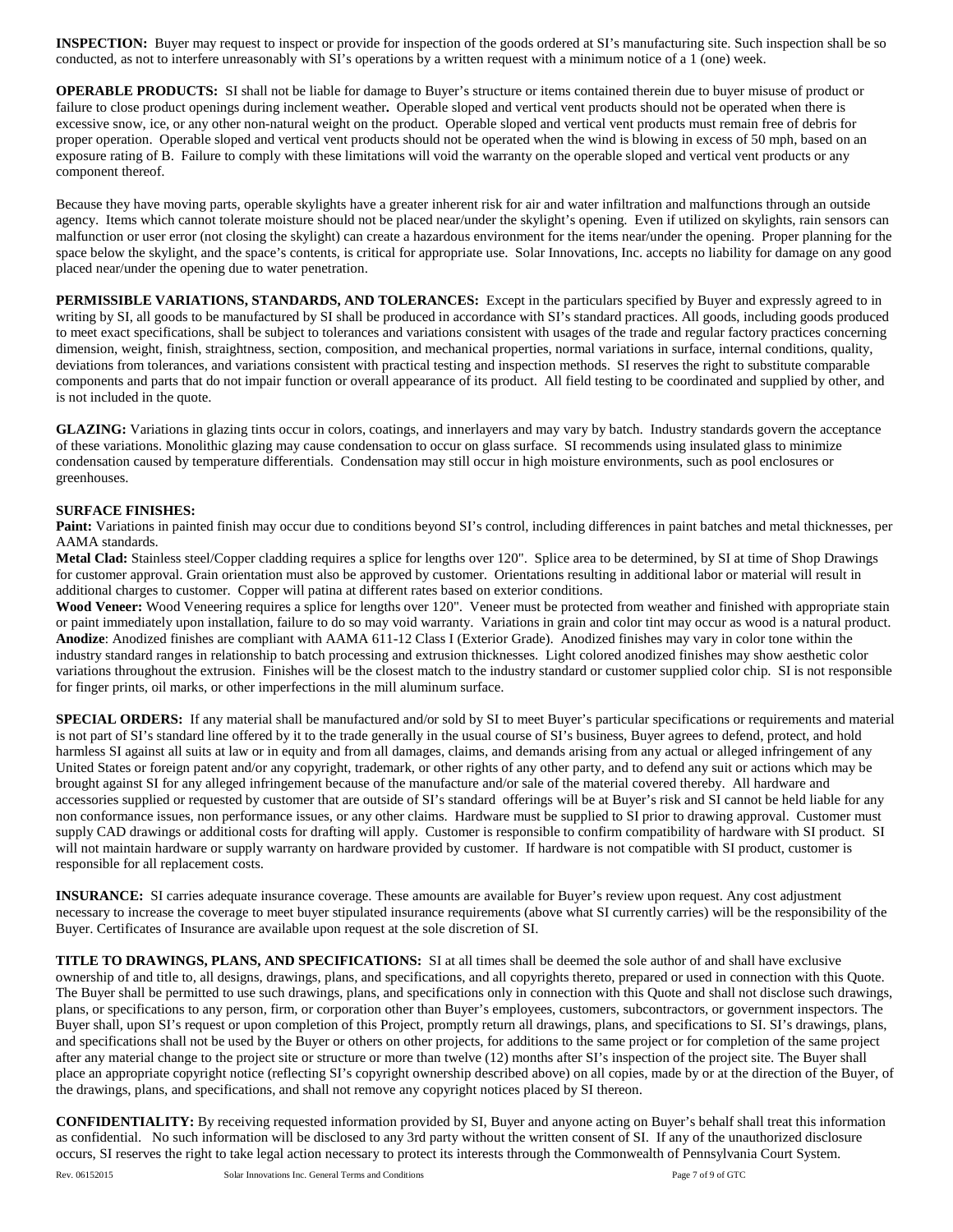Buyer agrees that if Buyer's customer, end-user, or any other party involved in Buyer's project communicates to SI that Buyer's work, conduct, management of a project or performance of service is deficient, SI may (at its option) conduct an investigation to determine the legitimacy of the customer's complaint and Buyer's compliance with SI's requirements and published service procedures. Buyer authorizes SI to communicate directly with Buyer's customer or other involved parties and conduct any such investigation. Buyer also authorizes SI to contact Buyer's customer/end user or other involved party if Buyer repeatedly fails to respond to inquiries by SI relating to the project. Buyer agrees to take such corrective actions as may be reasonably requested by SI. SI reserves the right to take any action needed to service the Buyer's customer or other involved party if, in SI's absolute discretion, Buyer fails to do so in a timely manner. In the event of breach by Buyer, SI shall be entitled to reimbursement of all reasonable costs incurred to service the Buyer's customer. Buyer acknowledges that its failure to adhere to the provisions of this paragraph shall constitute a material breach of this Agreement.

**BUILDING CODES:** SI's structures are designed to meet or exceed most known building code requirements. The Buyer should be aware that different localities have different code requirements pertaining to glazed structures. Notwithstanding the foregoing, interpretation of building code criteria and compliance with it is the sole responsibility of the Buyer or his agent(s). For this reason, SI SHALL NOT BE HELD LIABLE IN ANY RESPECT OR FOR ANY DAMAGES RESULTING FROM NONCOMPLIANCE IN ANY WAY WITH APPLICABLE LOCAL OR NATIONAL BUILDING CODE REQUIREMENTS.

**ENGINEERING AND DESIGN CONSIDERATIONS:** Shop Drawings provided may illustrate various anchoring clips available through SI. Each clip is engineered and designed to withstand a specified maximum allowable load based on the strength of the clip material and fasteners joining the clips to SI's materials. Since underlying bearing materials are unknown to SI, SI may not determine the appropriate anchoring conditions. Consult with a registered architect or engineer to obtain the loading condition requirements under local building codes in order to select the appropriate anchoring fasteners and clips to the existing structure. Where the underlying bearing materials are either unknown or found to be unsuitable by others, SI has available other means of supporting the ridge loads such as a column supported ridge beam. Where a column supported ridge beam is recommended, footers shall be supplied by others. Any increased engineering or material needs will be at the expense of the Buyer, unless otherwise agreed to in writing by SI. Quote is subject to an engineering review by SI before the project is released to drafting. SI reserves the right to withdraw bid or adjust price after Buyer has provided final design requirements including but not limited to seismic and/or hurricane regulations. SI does not recommend glass being provided by buyer or warrant panel sizing if glass is provided by Buyer due to Buyer's variations in glass production standards. It is the Buyer's responsibility to confirm panel sizes when glazing panels and adjusting shims to SI's panel sizing per Shop Drawings.The suitability of a quoted product for the intended use relative to live and dead loading requirements, design, thermal considerations, climate conditions, mold, icing, and condensation mitigation, and conformance to all building codes is not the responsibility of SI. SI can provide preliminary design data only and it should be verified by a qualified professional..

**REQUIRED SUBSTRATE CONDITIONS:** Unless otherwise specified in writing in Quote, the following terms apply to substrate conditions.

Wood: If SI based Quote on wood substrate, SI will be attaching to a standard 2x wood pack-out with proper embedment and edge distances. This standard pack-out is defined as a 2x with a minimum of (2) ¼" Lag fasteners perpendicular to the grain able to withstand a minimum bearing strength of 220lbs at any one point. It is the engineer of the Customer's responsibility to ensure that the substrate used meets at least the minimum standard. To attach to this pack-out, SI intends to use a standard qualified fastener for attachment purposes. Any non standard fastener needed to attach to wood will require a change order for additional costs.

Concrete, Core Filled Block, and/or Solid Masonry: If SI based Quote on concrete, core filled block, and/or solid masonry substrate, SI will be attaching to solid concrete with proper embedment and edge distances. This standard pack-out is defined as 2,000psi concrete able to withstand a minimum bearing strength of 750lbs with a 1" embedment for a minimum of (2) ¼" Tapcon fasteners. It is the engineer of the customer's responsibility to ensure that the substrate used is at least this minimum standard. To attach to this pack-out, SI intends to use a standard qualified fastener for attachment purposes. Any non standard fastener needed to attach to concrete will require a change order for additional costs.

Brick/Stone: If SI based Quote on brick/stone substrate, SI recommends attaching to suitable wood pack out designed to maintain the loads required to support SI's systems. Customer will be responsible to secure wood pack out, unless wood pack out by SI is included in Quote. If requested, SI will provide a cost for capping the wood in aluminum. SI will attach the appropriate fasteners to the wood substrate at a required frequency and bearing capacity to meet the appropriate loads.

Steel: If SI based Quote on steel substrate, SI assume it will be attaching to a maximum 1/8" to 1/4" thick steel member with proper embedment, clearance for complete fastener, a minimum of 3 threads, and edge distances. This steel member is to withstand a minimum bearing strength of 854 pounds-force for a minimum of (2) ¼" Tek 5 fasteners. It is the engineer of the customer's responsibility to ensure that the substrate used is at least this minimum. To attach to this pack-out, SI intends to use a standard qualified fastener for attachment purposes. Any non standard fastener needed to attach to steel will require a change order for additional costs. If steel thickness exceeds 1/4", additional costs for the unit and fabrication time to predrill holes will apply. Additional costs will also apply for SI to install unit into steel members with a thickness more than 1/4".

Non Filled Masonry Block: If SI based Quote on non filled masonry block substrate, SI will be attaching to solid concrete with proper embedment and edge distances. This standard pack-out is defined as lightweight block able to withstand a minimum bearing strength of 250lbs with a 1" embedment for a minimum of (2) 1/4" Tapcon fasteners, or medium weight block able to withstand a minimum bearing strength of 500lbs with a 1" embedment for a minimum of (2) ¼" Tapcon fasteners. It is the engineer of the customer's responsibility to ensure that the substrate used is at least this minimum standard. To attach to this pack-out, SI intends to use a standard qualified fastener for attachment purposes. Any non standard fastener needed to attach to concrete will require a change order for additional costs.

If any substrate is not prepared per the approved Shop Drawings, or if the base material does not meet the minimum specified bearing capacity, SI accepts no liability or responsibility for attachment. Customer agrees to defend, indemnify, and hold SI harmless for any failures or damages caused as a result of fastening directly into such substrates.

Rev. 06152015 Solar Innovations Inc. General Terms and Conditions **Page 8 of 9 of GTC RIGHT OF USE:** SI reserves the right to bid/quote project to other Customers of SI. SI shall have the right at any time, and from time to time, to photograph, or otherwise create copies, renderings or drawings, of the project and to reproduce such items for any purpose. Any photographs or